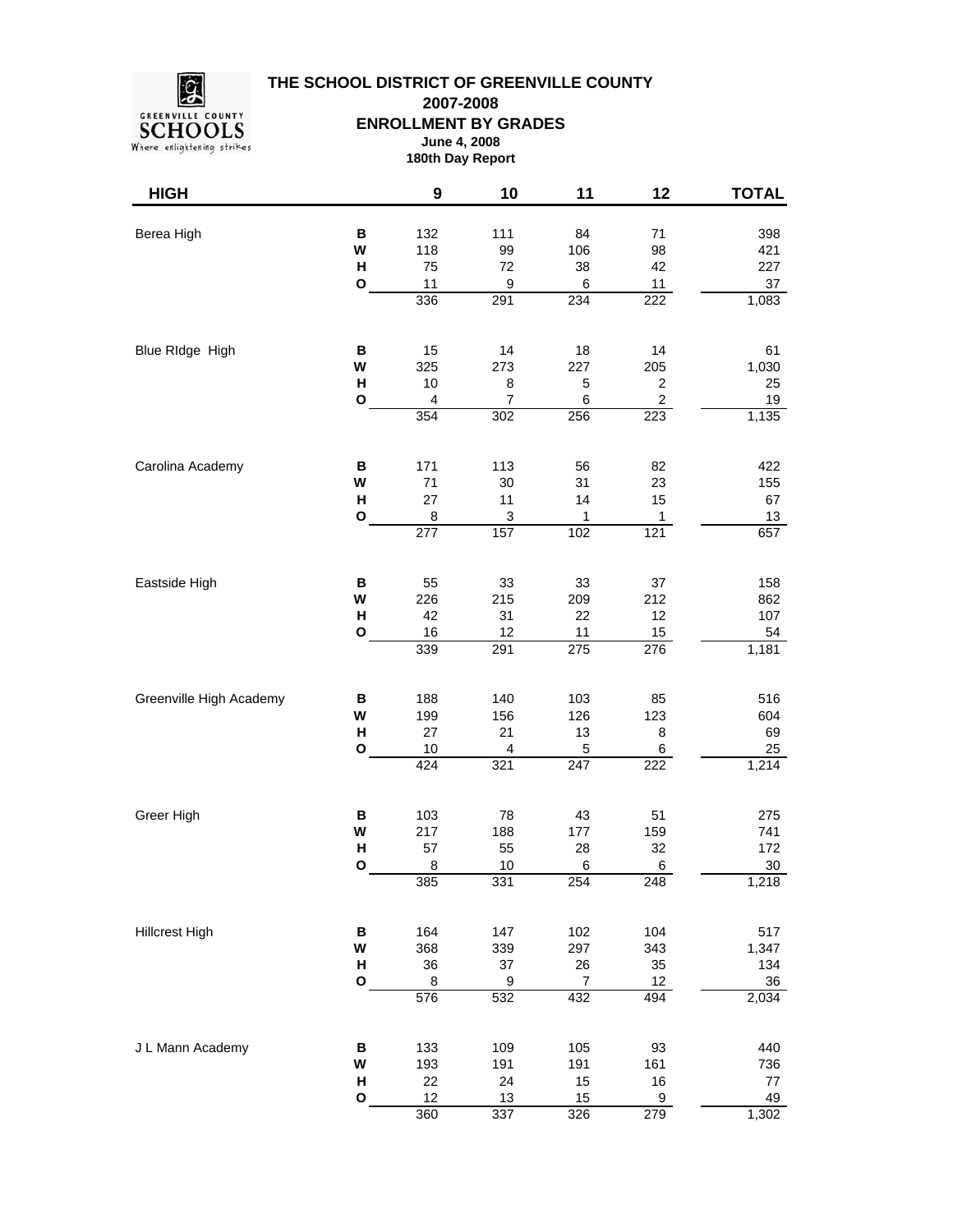

**THE SCHOOL DISTRICT OF GREENVILLE COUNTY 2007-2008**

**ENROLLMENT BY GRADES**

**June 4, 2008 180th Day Report**

| <b>HIGH</b>                |                             | 9                                          | 10                                                        | 11                                             | 12                                                                    | <b>TOTAL</b>                               |
|----------------------------|-----------------------------|--------------------------------------------|-----------------------------------------------------------|------------------------------------------------|-----------------------------------------------------------------------|--------------------------------------------|
| Mauldin High               | B<br>W<br>$\mathsf{H}$<br>O | 158<br>387<br>55<br>18                     | 124<br>387<br>54<br>34                                    | 91<br>317<br>40<br>32                          | 118<br>354<br>42<br>22                                                | 491<br>1,445<br>191<br>106                 |
|                            |                             | 618                                        | $\overline{599}$                                          | 480                                            | 536                                                                   | 2,233                                      |
| Riverside HIgh             | В<br>W<br>н<br>O            | 45<br>348<br>39<br>21<br>453               | 46<br>327<br>32<br>24<br>429                              | 33<br>276<br>11<br>23<br>343                   | 24<br>273<br>26<br>14<br>337                                          | 148<br>1,224<br>108<br>82<br>1,562         |
|                            |                             |                                            |                                                           |                                                |                                                                       |                                            |
| Southside High             | B<br>W<br>н<br>$\mathbf{o}$ | 202<br>72<br>29<br>27<br>330               | 174<br>42<br>21<br>19<br>256                              | 127<br>28<br>$\,6\,$<br>11<br>$\overline{172}$ | 121<br>26<br>5<br>12<br>164                                           | 624<br>168<br>61<br>69<br>922              |
| <b>Travelers Rest High</b> | В<br>W<br>н<br>O            | 79<br>357<br>15<br>$\boldsymbol{9}$<br>460 | 47<br>228<br>12<br>$\overline{c}$<br>289                  | 33<br>190<br>$\overline{2}$<br>6<br>231        | 23<br>171<br>$\mathbf 5$<br>$\overline{c}$<br>201                     | 182<br>946<br>34<br>19<br>1,181            |
| Wade Hampton High          | B<br>W<br>$\mathsf{H}$<br>O | 106<br>238<br>58<br>17<br>419              | 87<br>243<br>38<br>9<br>377                               | 53<br>198<br>14<br>14<br>279                   | 55<br>188<br>16<br>14<br>273                                          | 301<br>867<br>126<br>54<br>1,348           |
| <b>Washington Center</b>   | В<br>W<br>Н<br>O            | 3<br>8<br>$\overline{a}$<br>11             | 2<br>3<br>$\overline{a}$<br>$\overline{\phantom{a}}$<br>5 | 9<br>21<br>$\overline{\phantom{a}}$<br>30      | $\overline{\mathbf{c}}$<br>$\overline{c}$<br>$\overline{\phantom{a}}$ | 16<br>34<br>$\overline{\phantom{a}}$<br>50 |
|                            |                             |                                            |                                                           |                                                |                                                                       |                                            |
| Woodmont High              | В<br>W<br>Н<br>O            | 154<br>325<br>25<br>15<br>519              | 103<br>241<br>15<br>5<br>364                              | 101<br>186<br>$16\,$<br>$\overline{7}$<br>310  | 79<br>168<br>9<br>8<br>264                                            | 437<br>920<br>65<br>35<br>1,457            |
| <b>HIGH SCHOOL TOTALS</b>  | $\, {\bf B}$<br>W<br>Н<br>O | 1,708<br>3,452<br>517<br>184<br>5,861      | 1,328<br>2,962<br>431<br>160<br>4,881                     | 991<br>2,580<br>250<br>150<br>3,971            | 959<br>2,506<br>265<br>134<br>3,864                                   | 4,986<br>11,500<br>1,463<br>628<br>18,577  |

Note: This summary does not include charter schools.